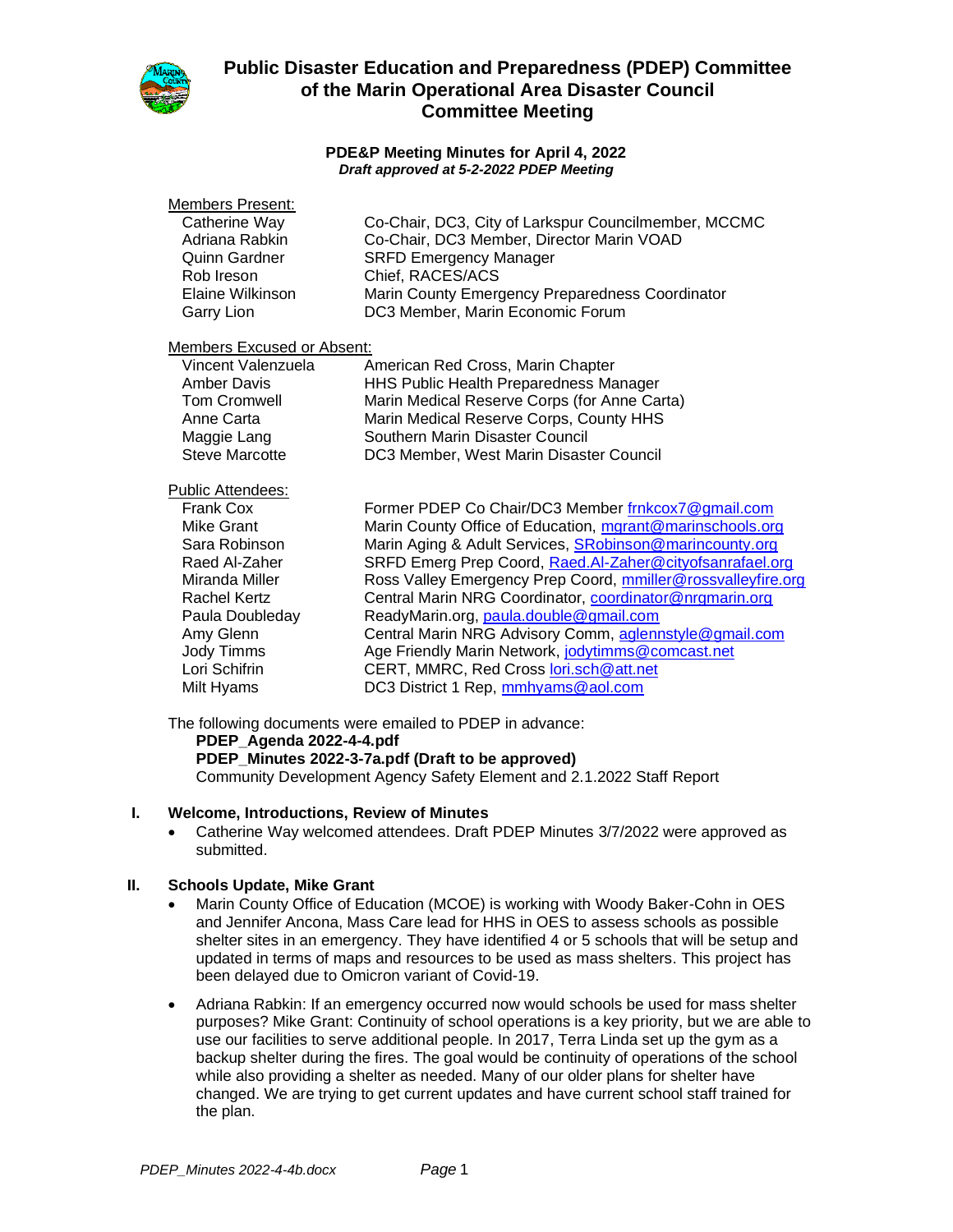

- Catherine Way: Which schools have been identified as shelters? Mike Grant: Tam HS, Redwood HS, Terra Linda HS, and San Rafael HS.
- Mike assured the group that someone from MCOE will participate in PDEP meetings regularly and provide an annual update.

### **III. Marin County Emergency Preparedness Coordinator**

- We welcomed Elaine Wilkinson, the new Marin County Emergency Preparedness Coordinator. She is leaving her position as the Southern Marin Emergency Preparedness Coordinator. The job position was closed and interviews will start next week. Elaine will work in both positions until the Southern Marin position is filled.
- Elaine will be meeting with all fire chiefs in Marin County, per Chief Welch's suggestion, in order to understand their needs and figure out how to support them with this work.
- There are three main buckets for this position: NRGs, CERT, and the Get Ready Program/Get Ready 5<sup>th</sup> Grade. Younger families are harder to get traction with. Elaine is hoping to partner with the schools and focus on emergency preparedness with them.
- Paula Doubleday is helping with the website and communications.
- There are 19 different jurisdictions invested in this position. Elaine is trying to figure out where her effort goes first. She is looking at metrics, mapping of NRGs, sign-ups for Alerts, and identifying metrics to help demonstrate the value of this position. This is a team effort and there is a lot of interest in this position.
- Adriana Rabkin: On the public health update this morning, Dr. Santora shared that Marin's success with high vaccination rates is due to the coordination and collaboration among public and private partners. These updates will now start to focus on emergency preparedness beyond Covid and will be one more place where collaboration can take place. Between Elaine's efforts, schools, public health, county and local governments, NRGs, CERT, CBOs, PDEP and others, there are lots of opportunities for us to collaborate on emergency preparedness and help residents become more resilient.
- Catherine Way: How do we measure impact? How can we help figure out the best metrics to use? Metrics that show outreach, or preparedenss efforts? Paula Doubleday: we have consistent visits to the ReadyMarin website of 600-800 every month. After the Tubbs fire there were 3,000 visits. We can pay attention to our analytics like the number of visits and length of time spent on each page, but we cannot determine if visitors got what they needed. We are also reinvigorating social media. It shows people engaged and reading. Catherine Way: we need a tool that shows the Board of Supervisors in 2 years that we want to continue funding this position.
- Sara Robinson: I have been looking for a similar tool for my work, but have not been able to find anything yet. How do we measure those residents who do not use websites? Are they getting the materials and taking action? Is there a mapping tool to identify who is left out?
- Quinn Gardner: Surveys are a possible means, but they have to be done well and there needs to be the budget for it. Conducting a feedback survey after any training or event (NRG, CERT, or larger county events) could help us track preparedness over time. Mapping is great, but you need a temperature map. It is not enough to just say a neighborhood has an NRG. How active are they? It would be great to do a countywide survey in the next 12 months. Catherine Way: Supervisor Rice said at the PDEP meeting last year that she attended that the County should invest in a survey. Maybe we can revisit that with her.
- Quinn: There have been multiple grand jury reports. These could be a resource.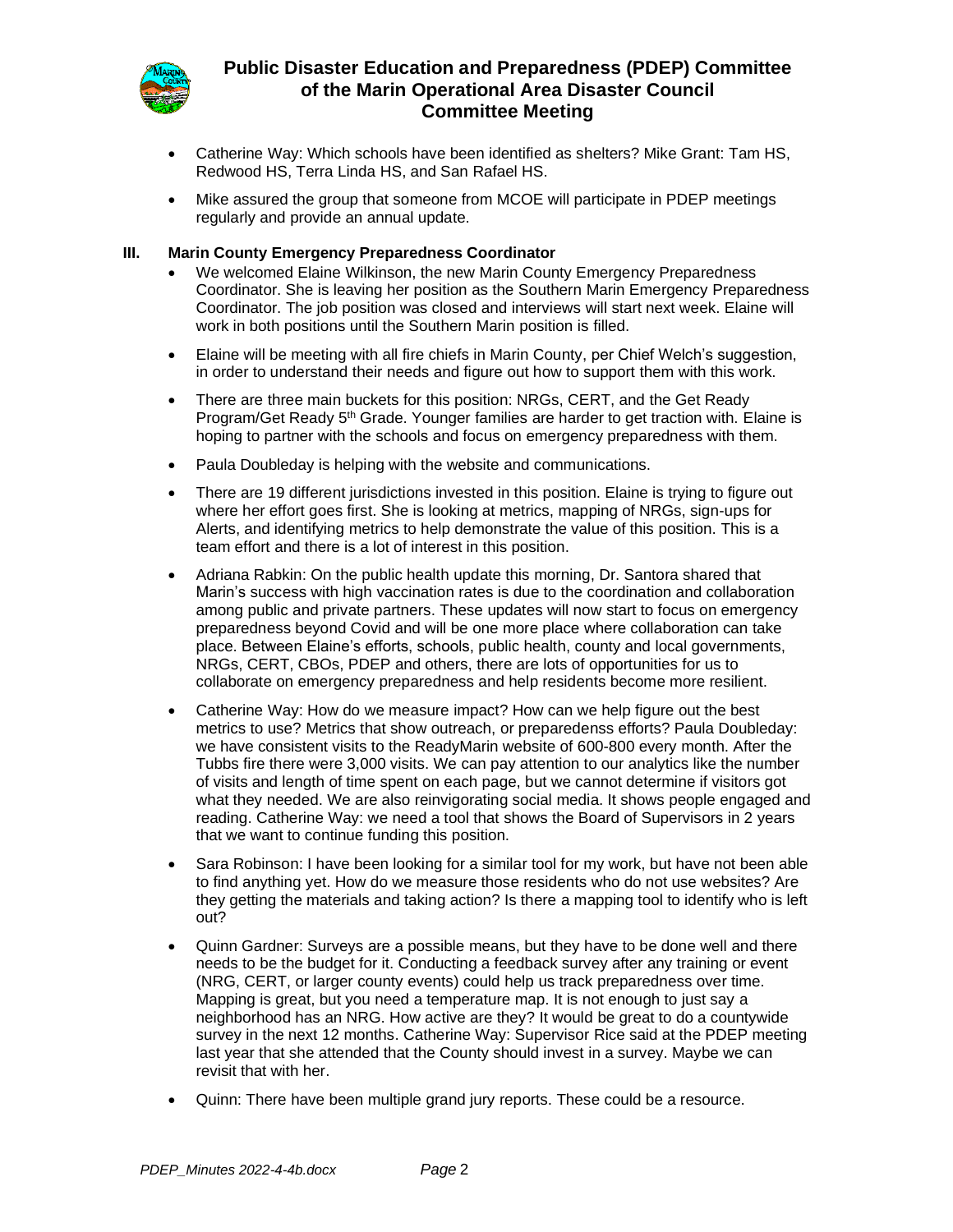

- o Grand Jury 4/2019 [https://www.marincounty.org/-](https://www.marincounty.org/-/media/files/departments/gj/reports-responses/2018-19/wildfire-preparedness--a-new-approach.pdf?la=en) [/media/files/departments/gj/reports-responses/2018-19/wildfire-preparedness--a](https://www.marincounty.org/-/media/files/departments/gj/reports-responses/2018-19/wildfire-preparedness--a-new-approach.pdf?la=en)[new-approach.pdf?la=en](https://www.marincounty.org/-/media/files/departments/gj/reports-responses/2018-19/wildfire-preparedness--a-new-approach.pdf?la=en)
- o Grand Jury 9/2020: Climate Change [https://www.marincounty.org/-](https://www.marincounty.org/-/media/files/departments/gj/reports-responses/2019-20/climate-change--how-will-marin-adapt.pdf?la=en) [/media/files/departments/gj/reports-responses/2019-20/climate-change--how-will](https://www.marincounty.org/-/media/files/departments/gj/reports-responses/2019-20/climate-change--how-will-marin-adapt.pdf?la=en)[marin-adapt.pdf?la=en](https://www.marincounty.org/-/media/files/departments/gj/reports-responses/2019-20/climate-change--how-will-marin-adapt.pdf?la=en)
- Frank Cox: In years past, PDEP had outside speakers report on their jurisdictions' preparedness. Following the 2009 bird flu pandemic we heard from Santa Clara County & Peninsula and Alameda County Preparedness Fair speaker Terry Langdon, and Alameda Sheriff's Office. We have also heard from San Francisco Dept. of Emergency Management Daniel Homsey talk about neighborhood efforts. There are budgets that are approved at UASI and the State level that have to do with preparedness (Corinne Bartshire, UASI). We can coordinate message across federal (FEMA and Ready.gov), DHS, CalOES, regional 9 counties. We can coordinate metrics and data collection as well (use what FEMA, OES, UASI use).
- Elaine Wilkinson: There is funding available. We received a \$50k Homeland Security Grant for year 3 of my position. One of their silos is community preparedness. Frank Cox: For plans you can piggyback on efforts in neighboring counties. Marin Local Agency Formation Commission, LAFCO, has over 50 different Marin County organizations. It is underutilized. There is money and staffing out there. [https://www.marinlafco.org/.](https://www.marinlafco.org/) Just as MCOE can reach thousands of families, LAFCO can reach thousands of citizens, agency and staff contacts.
- Raed Al-Zaher: You have to decide what you can measure. Are people learning or acting after visiting your website? There is a high number of CERT, but many are inactive.
- Sara Robinson: Have you been involved in the Safety Element? This is the County policy document being created right now. There is a huge section on preparedness in it. I went through it with Leslie Lacko and mentioned funding from LAFCO for preparedness. Catherine Way: These are state plans that are done every 8-10 years. The next public meeting about this is Tuesday, April 5th from 6:00 – 7:30 PM to discuss the Safety Element policy and program ideas. This is the third in a series of workshops. There will be live Spanish interpretation. Register here:

<https://us06web.zoom.us/meeting/register/tZYpf-qtrTMsE9Qzq831M03BFQ0wFbxUcEJc>

## **IV. Disaster Council Update**

- How can PDEP continue to make DC3, Disaster Citizens Coprs Council, a more robust group? Maybe tour the Emergency Operations Center? Get members to provide updates each meeting.
- There is lots of turnover. The District 2 Rep, Mike McDermott, is stepping down. The AFN seat held by Peter Mendoza has not been filled. We have talked in PDEP about making district reps more involved. Until the Matrix report comes out this summer we cannot propose any changes.
- At the last DC3 meeting we heard from Mark Brown, Executive Director of MWPA, about their collaborative approach with 5 districts and the Adapt to Wildfire campaign. The Evacuation study might be an important metric to use. We also heard from Ann Eichhorn with The Red Cross.

## **V. Updates from PDEP members**

MCCMC Marin County Council Mayors + City Councilmembers

• Catherine Way: MCCMC is not meeting now.

Marin VOAD (Voluntary Organizations Active in Disaster)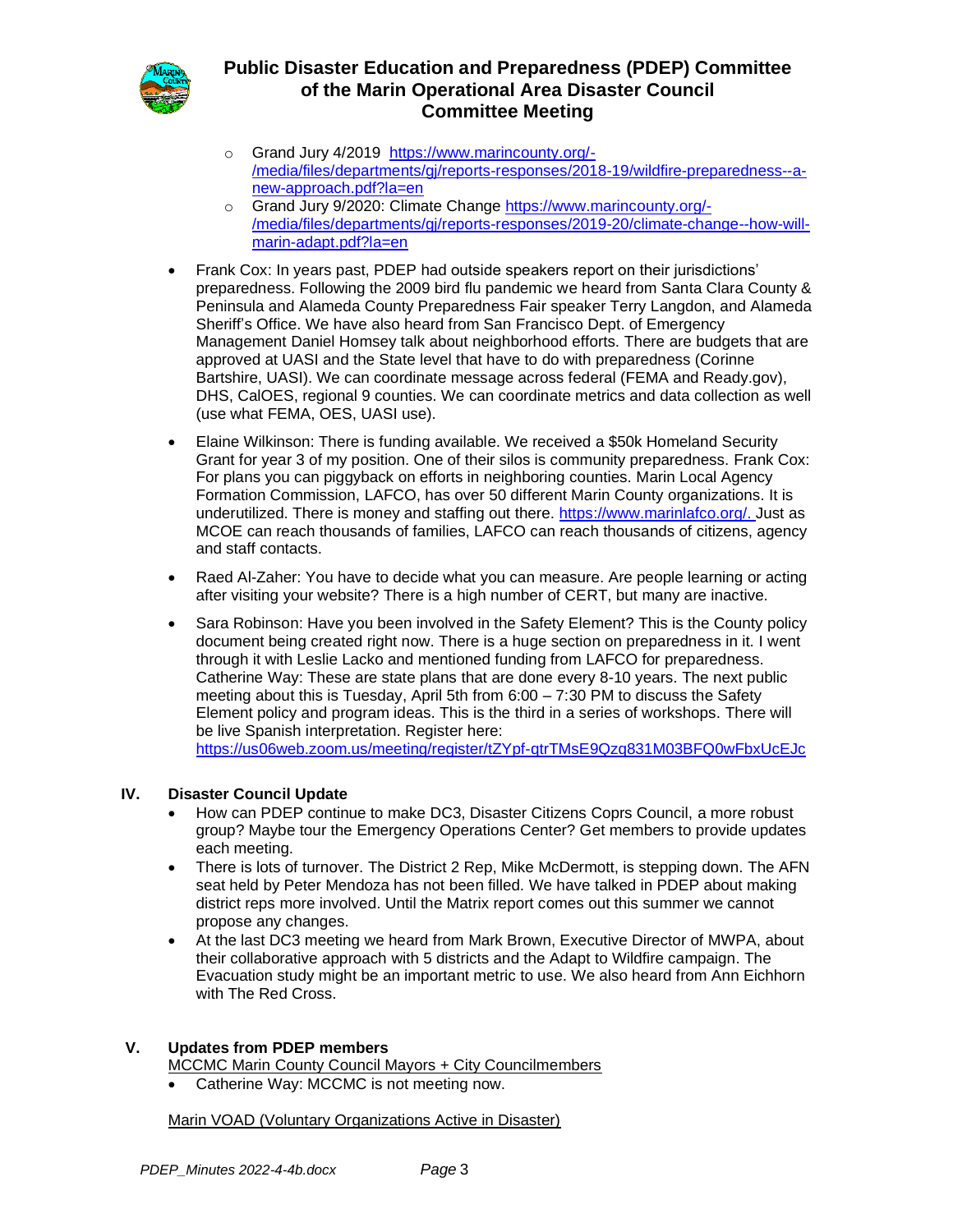

• Adriana Rabkin: Marin VOAD will be building up to and practicing the Great Shakeout on Oct. 20. We will work with CBOs to develop and practice their own emergency management plans from now until then. We will send out alerts, practice our communication plan, hold a conference call with CBOs following the event, and then conduct an After Action Review in November after the full scale Great Shakeout exercise. This is an easy thing to practice and build on with all of their prepared materials and resources. County OES is pushing messaging to their channels such as schools, County employees, and local jurisdictions and Marin VOAD will work with CBOs and community partners.

### American Red Cross (ARC)

• Vincent Valenzula was not present. No update.

Marin County HHS Public Health Preparedness

• Amber Davis: was not present. No update.

### Marin Medical Reserve Corps (MMRC)

• Anne Carta: was not present. No update.

#### Marin Economic Forum/Business Community

• Garry Lion: had to leave before his update. No update.

### OES RACES Chief Radio officer

- Rob Ireson: RACES / ACS<sup>1</sup>: ACS/RACES is a volunteer Ham radio group under Office of Emergency Services (OES). RACES supports public agencies. The Radio Communications Volunteer project (RCV) is a pilot program under Dept of Public Works, using radio to connect community organizations with the Emergency Operations Center through Marin VOAD in an emergency.
- We created a group of members who established a club dedicated to getting an FCC license for new repeaters. We have 3 new repeaters that are up and operating along the 101 corridor: Big Rock, San Rafael Hill, and Mount Barnaby. We want 2 more repeaters in Southern Marin and West Marin. These will be used by RACES and RCV during the Golden Eagle exercise on May 19.
- The Bay Area UASI Golden Eagle full scale exercise<sup>2</sup> is May 19. ACS/RACES and RCV will both participate. Bay Area UASI is focused on operations across multiple jurisdictions following an earthquake. A couple of counties are focused on using ham radio operators. We are reaching out to our counterparts to coordinate across RACES during the exercise.
- Milt Hyams: The focus of Golden Eagle is on transportation. We are going to focus on communication for the transportation system and may put radios at both ends of Smart and at the San Francisco ferry terminal.

San Rafael Emergency Management

• Quinn Gardner: San Rafael will participate in the Golden Eagle exercise. Catherine Way: This exercise might be helpful for Miranda and Elaine. Quinn: You could also help out at the SR EOC as an evaluator, providing injects or just observing.

<sup>&</sup>lt;sup>1</sup> Marin County Radio Amateur Civil Emergency Service (RACES) and Auxiliary Communications Services (ACS) are volunteers working under the authority of the Marin County Sheriff's Office of Emergency Services (OES). <https://www.marinraces.org/wp/>

<sup>&</sup>lt;sup>2</sup> Bay Area UASI Golden Eagle: [https://batep.org/?p=blog-single&blog=join-the-2022-golden-eagle](https://batep.org/?p=blog-single&blog=join-the-2022-golden-eagle-exercise-5-19-2022-_45)exercise-5-19-2022- 45